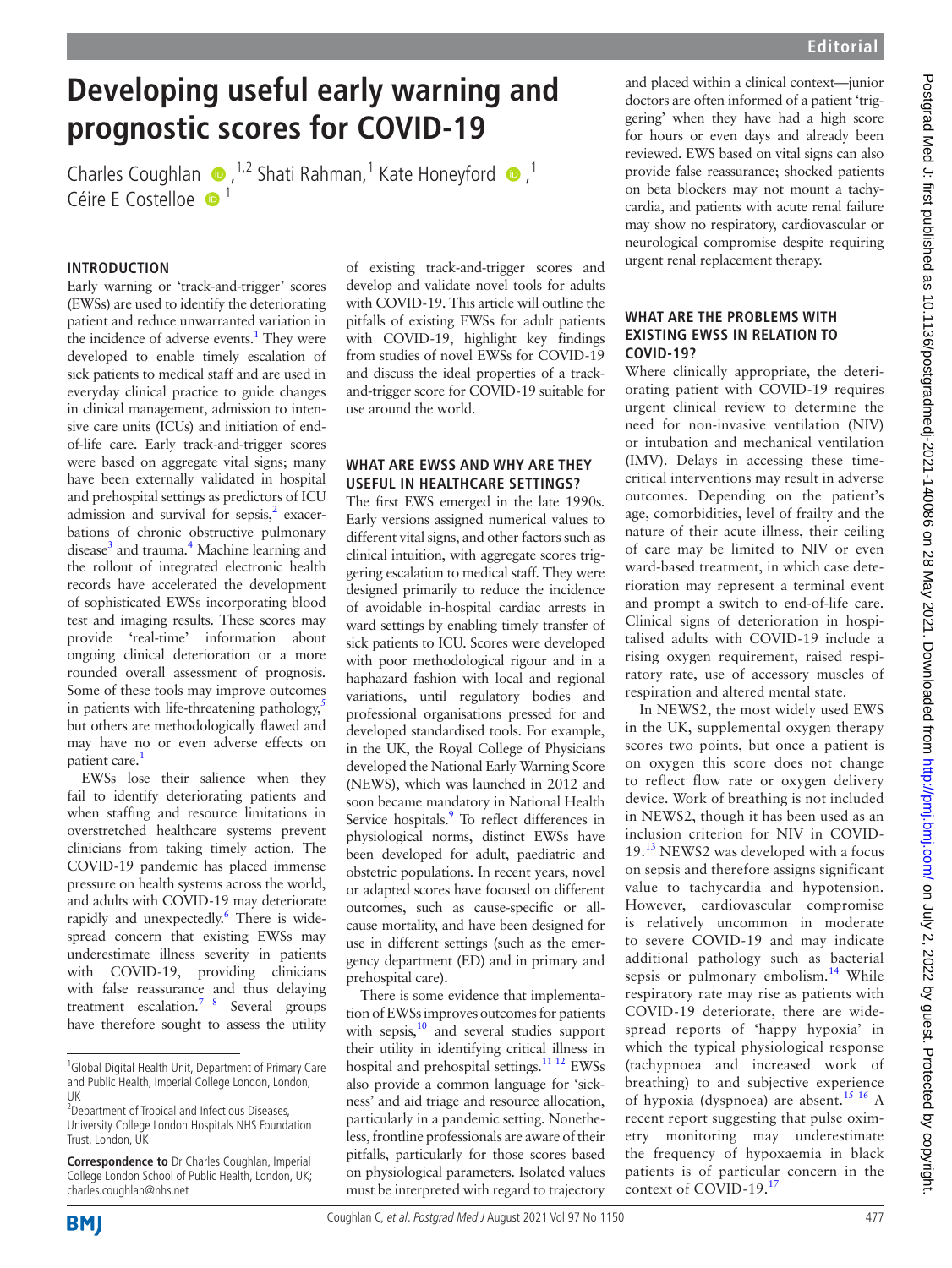## **DEVELOPMENT OF NOVEL EARLY WARNING AND PROGNOSTIC SCORES FOR COVID-19**

Various research groups have investigated whether existing scores can accurately identify hospitalised patients with COVID-19 who are at risk of clinical deterioration. Several studies have suggested that EWSs such as NEWS2 and the quick Sequential (Sepsis-related) Organ Failure Assessment, and prognostic tools such as CURB-65 perform poorly in cohorts of inpatients with COVID-19.[18 19](#page-3-14) This has spurred the development of dozens of bespoke early warning and prognostic scores for COVID-19 through retrospective multivariable logistic regression of patient-level data.

While outcomes of interest and time horizons vary, most models have combined vital signs with demographic factors, comorbidities and laboratory and imaging indices which reflect risk factors for severe disease or death. Variables of interest have typically been identified by expert clinicians or derived from observational studies highlighting risk factors for adverse outcomes in early COVID-19 cohorts and for other respiratory illnesses such as bacterial pneumonia and influenza. Researchers have developed these composite scores by assigning differential weight to each variable and then evaluating the clinical sensitivity and specificity of candidate models at different thresholds for clinical deterioration. Scores favouring variables derived from the wisdom of frontline clinicians may be more tractable in clinical settings but may lack the discriminative power offered by datadriven scores based on statistical analysis of routinely collected patient-level data. Several groups have sought to balance these tensions by asking panels of clinicians to review the relevance of candidate variables identified by statistical analyses.

The trade-off between each model's sensitivity and specificity can be represented by receiver operator characteristics (ROCs), which can be displayed graphically. By quantifying the 'area under the ROC curve' (AUROC) for new and existing models, it is possible to compare their performance. For existing and novel scores evaluated in COVID-19 cohorts, this could mean discrimination between stable and deteriorating hospitalised patients—where deterioration is defined by the subsequent need for IMV or ICU level care—or patients at high or low risk of mortality at first presentation to the ED. AUROC values always lie between 0 and 1; a value of 0.5 suggests that a

model's discrimination is no better than chance. We would consider an AUROC value over 0.75 to represent good clinical discrimination.<sup>[20](#page-3-15)</sup>

As outcomes such as ICU admission and mortality are relatively rare events, models derived from small populations are at risk of 'overfitting'; providing perfect results under study conditions but performing poorly in the real world. Some prognostic scores have combined the risk of SARS-CoV-2 exposure with the risk of severe COVID-19, despite differences in their respective risk factors. These risk prediction tools become less useful as exposures deviate from those seen in study conditions. This is particularly relevant to the issue of ethnic group differences in hospitalisation and mortality from COVID-19 in the UK and USA, which likely reflect differences in exposure to SARS-CoV-2 and confounding factors such as deprivation rather than any genetic differences in underlying risk profiles. $^{21}$ 

Furthermore, most novel prognostic and EWSs for COVID-19 have been developed without prospective external validation in large and diverse patient cohorts. Unsurprisingly, a systematic review of prognostic scores for COVID-19 suggests that most novel scores are poorly reported and likely overestimate their true predictive performance. $^{22}$  This is supported by a recent single-centre external validation study, which found that NEWS2 score was a better predictor of clinical deterioration at 24 hours than 22 novel prognostic scores in a cohort of 411 hospitalised adults with COVID-19, with an AUROC of  $0.76<sup>23</sup>$ The sole high-quality novel scores with similar performance to NEWS2 after external validation are the Coronavirus Clinical Characterisation Consortium (4C) mortality (AUROC 0.78) and deterioration scores. Derived from multiethnic cohorts of over 30000 hospitalised patients, these scores show real promise and have been widely adopted in the UK and beyond.

The 4C mortality score combines patient age; sex at birth; number of comorbidities; respiratory rate, peripheral oxygen saturations and Glasgow Coma Scale at admission; and serum urea and C reactive protein concentrations to provide an esti-mate of untreated in-hospital mortality.<sup>[24](#page-3-19)</sup> Patients receive an aggregate score out of 21, with age alone providing up to 8 points. By providing an early assessment of prognosis at the front door, the 4C score might be used to guide treatment decisions, triage and clinical disposition. However, it is important to note that it predicts mortality rather than the need for

NIV, IMV or ICU admission. As such, it may be most useful at its extremes; giving clinicians confidence to discharge patients with low mortality scores or prompt early conversations around treatment escalation with older patients requiring oxygen. The 4C deterioration score incorporates 11 variables and defines clinical deterioration more broadly, to encompass death, ICU admission and IMV.<sup>25</sup> It can be used at first presentation to ED for communityacquired COVID-19 or immediately after identification of nosocomial disease. This score may help to optimise resource allocation—for example, by prompting early transfer of high-risk patients to higher acuity settings—and inform discussions with patients and families to give them time to prepare for expected deterioration. Future studies should assess reattendance rates and ICU admissions among patients discharged from ED with low 4C mortality and deterioration scores.

An important drawback of both scores is that their use may be impractical in low and middle-income countries (LMICs). A recent postmortem surveillance study suggests that COVID-19 rates may have been significantly under-reported in Africa due to poor access to testing.<sup>[26](#page-3-21)</sup> The 4C scores are only useful after a diagnosis of COVID-19 is confirmed. However, with restricted access to SARS-CoV-2 antigen tests in the community and hospital settings, diagnosis is often made on clinical grounds alone. It can be difficult to distinguish COVID-19 from decompensated heart failure and bacterial pneumonia; this confers a risk of misdiagnosis and inappropriate treatment and management based on irrelevant prognostic scores.

Restricted access to ancillary diagnostic facilities may make it challenging to identify early signs of deterioration or determine prognosis in COVID-19 even where it is possible to establish a diagnosis. In rural LMIC settings, poor access to blood tests and X-ray facilities will make it impossible to calculate the 4C scores. This serves as an urgent reminder of the importance of health systems strengthening in remote LMIC settings, but even with sustained investment and political will it will take years to improve diagnostic capabilities and train local staff. As such, triage tools based on vital signs alone may be more practical and reproducible in these settings. The utility of routinely used EWSs already validated in LMICs such as the universal vital assessment score developed in sub-Saharan Africa<sup>[27](#page-3-22)</sup> should be assessed in COVID-19 cohorts alongside external validation of novel models like the PRIEST score developed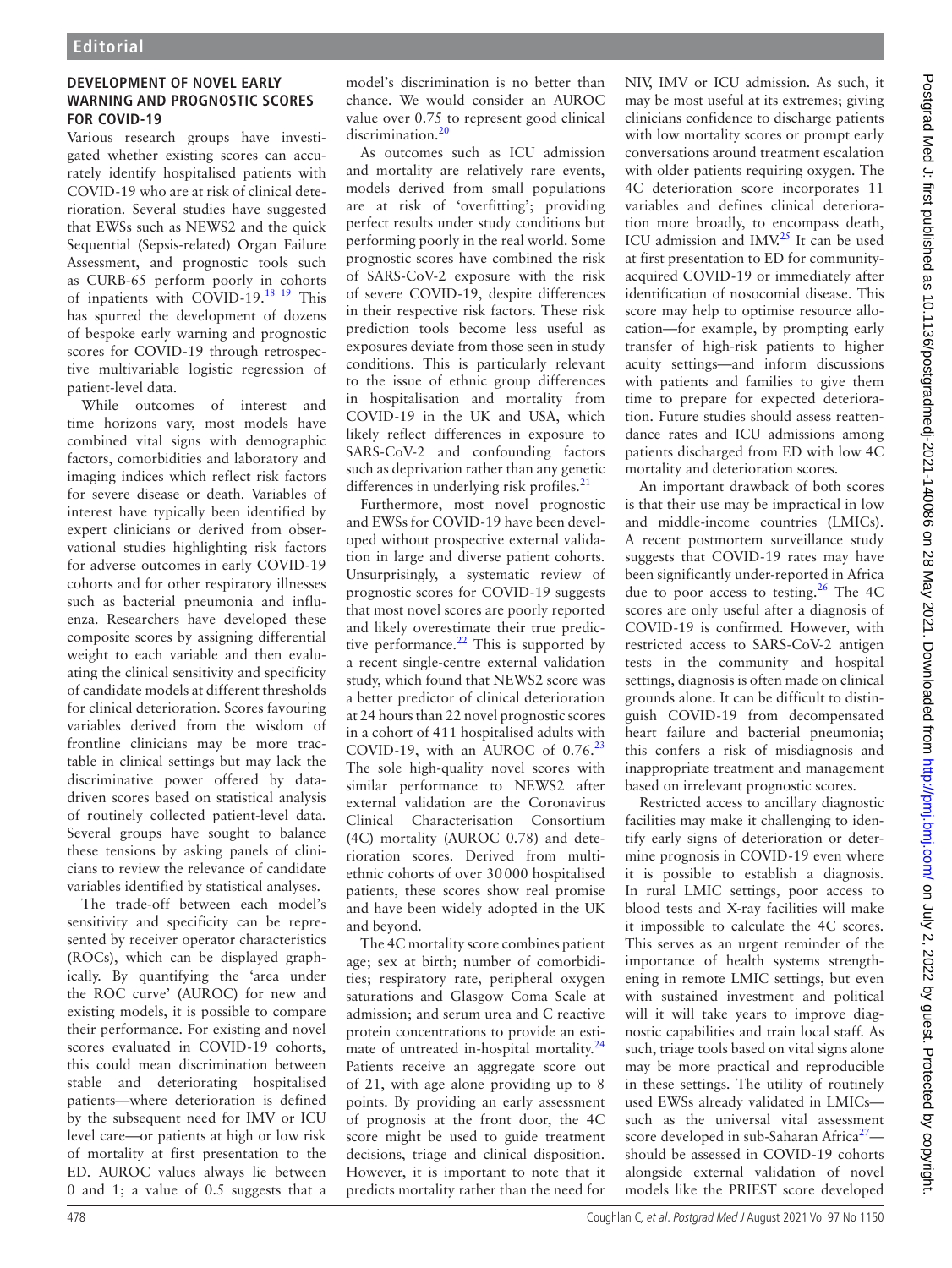in high-income settings. $^{28}$  $^{28}$  $^{28}$  Simpler univariate scoring systems may also be effective. Among 411 adults admitted to a UK urban teaching hospital with COVID-19, admission oxygen saturation on room air alone was a strong predictor of deterioration and mortality.<sup>23</sup> Healthcare workers and technicians could be rapidly trained to use pulse oximeters and flag patients with hypoxia to medical staff; this would also support judicious use of precious oxygen therapy.<sup>[29](#page-3-24)</sup> Unfortunately, oximeters remain scarce in countries such as Ethiopia, $30$  and their mass distribution in LMICs should be a priority as the pandemic evolves.

#### **FUTURE WORK**

Researchers must reassess novel early warning and prognostic scores in light of growing population immunity to prevailing SARS-CoV-2 strains through prior infection or vaccination, and the emergence of new variants associated with higher mortality.<sup>31</sup> Most prognostic scores for COVID-19 have a short time horizon; they use vital signs and other prognostic markers measured at an index ED attendance or inpatient admission to predict short-term outcomes such as in-hospital mortality and discharge from hospital. However, with a recent retrospective cohort study demonstrating high rates of multiorgan dysfunction and all-cause mortality in COVID-19 survivors at 140 days after hospital discharge, $32$  we need to develop models capable of predicting long-term survival and adverse consequences. Cox regression analyses, which, unlike standard ROC curve analyses, account for the time taken for an adverse event to occur,  $33$  would be well suited to the development of these models.

To date, most researchers have taken a crude approach to developing COVID-19 scoring systems, using data from large populations of hospitalised adults assumed to be homogeneous. While evidence is mixed, $34$  some studies support the existence of distinct disease phenotypes, notably a hyperinflammatory subtype associated with higher risks of next-day escalation to higher level respiratory care and higher rates of ICU admission and mortality.<sup>35</sup> We may see the emergence of novel scores for specific COVID-19 phenotypes and must balance the tension between any additional discriminative benefits they offer and the extra cognitive load they place on overstretched healthcare professionals.

In high-income settings, technology may help to ease this cognitive load and identify high-risk patients across the hospital as close to real time as possible, to aid resource allocation. Future studies should assess whether integration of scores into electronic health records reduces unwarranted variation in treatment escalation and disease outcomes. Scores could be calculated automatically with electronic alerts notifying clinicians of risk and prompting guideline-based clinical management. This could be used to support safe discharge of low-risk patients from the ED and gold-standard prescribing of remdesivir, dexamethasone and tocilizumab at different points in the disease course. The introduction of similar electronic alerts designed to improve the recognition and management of sepsis at a multisite London hospital Trust has previ-ously been shown to reduce mortality.<sup>[5](#page-3-4)</sup>

Future studies which describe the development and validation of novel prognostic scores for COVID-19 must be transparent about their intended purpose. It is often unclear if a score is designed for routine clinical use; to inform risk stratification in interventional studies or to separate different disease phenotypes in observational studies. Prospective external validation may confirm that a novel score reliably discriminates between stable and deteriorating patients, but if the score is difficult to use or understand, it will not be widely adopted. In the UK, one of the key characteristics of the NEWS2 score is that it provides a universal 'language for sickness' which is widely understood by healthcare professionals of different stripes and seniority. Close collaboration between clinicians and statisticians at all stages of the research process should aid the development of robust scores which are clinically relevant, easy to use and align with workflow.

Risk prediction tools such as QCOVID have also been developed for patients in the community, to identify those at high risk of acquiring infection and poor outcomes and inform shielding guidelines. $36$  While they may help clinicians and public health agencies to implement targeted risk mitigation measures, they cannot discriminate between patients who can be managed safely in the community and those who require hospital care after acquiring COVID-19. The prevalidation RECAP-V0 is a promising tool which could help to identify patients in a community setting with suspected or confirmed COVID-19 who require further evaluation in secondary care settings. $37$  Future work must seek to determine whether this and similar scores can support more integrated care across whole healthcare systems. For example, early admission of high-risk

patients identified in the community may help to avoid spikes of critically ill patients presenting to ED in extremis and enable more equitable distribution of patients across wider hospital networks. This is particularly important in LMICs, where access to advanced respiratory support and critical care is limited.

## **CONCLUSION**

EWSs can support timely recognition of clinical deterioration and escalation to critical care or palliation. There are widespread concerns that existing scores such as NEWS2 may fail to identify the deteriorating patient with COVID-19 as they place a premium on cardiovascular instability rather than respiratory dysfunction. Several research groups have used advanced statistical techniques to develop novel early warning and prognostic scores for patients hospitalised with COVID-19. While many of these scores are at high risk of bias, the 4C mortality and deterioration scores have been externally validated in high-income settings and offer useful insights which can inform clinical care. These scores might be used to optimise resource allocation, support discussions around treatment escalation and inform protocols for safe discharge. Unfortunately, limited access to virological testing and laboratory and imaging facilities may blunt their utility in LMICs, where physiological scores may be more practical. Future work should focus on predicting long-term outcomes in COVID-19, improving user experience and identifying the optimum balance between the extra discrimination afforded by novel scores and their ease of use in everyday clinical practice.

**Contributors** CC and KH conceived the article. SR conducted a literature review and CC wrote the first draft. SR, KH and CEC reviewed the manuscript for intellectual content. All authors approved the final version of the manuscript.

**Funding** CC contributed to this article in the context of his routine work and does not declare a specific grant from any funding agency in the public, commercial or not-for-profit sectors. SR is supported by a National Institute for Health Research (NIHR) Applied Research Collaborative North West London grant for doctoral research. KH is supported by the NIHR Imperial Biomedical Research Centre (BRC; grant number NIHR-BRC-P68711) and CEC by a personal NIHR Career Development Fellowship (grant number NIHR-2016-090-015). The team acknowledge the suppprt of the NIHR North West London Applied Research Collaborative and the Imperial BRC.

**Competing interests** None declared.

**Patient consent for publication** Not required.

**Provenance and peer review** Not commissioned; externally peer reviewed.

This article is made freely available for use in accordance with BMJ's website terms and conditions for the duration of the covid-19 pandemic or until